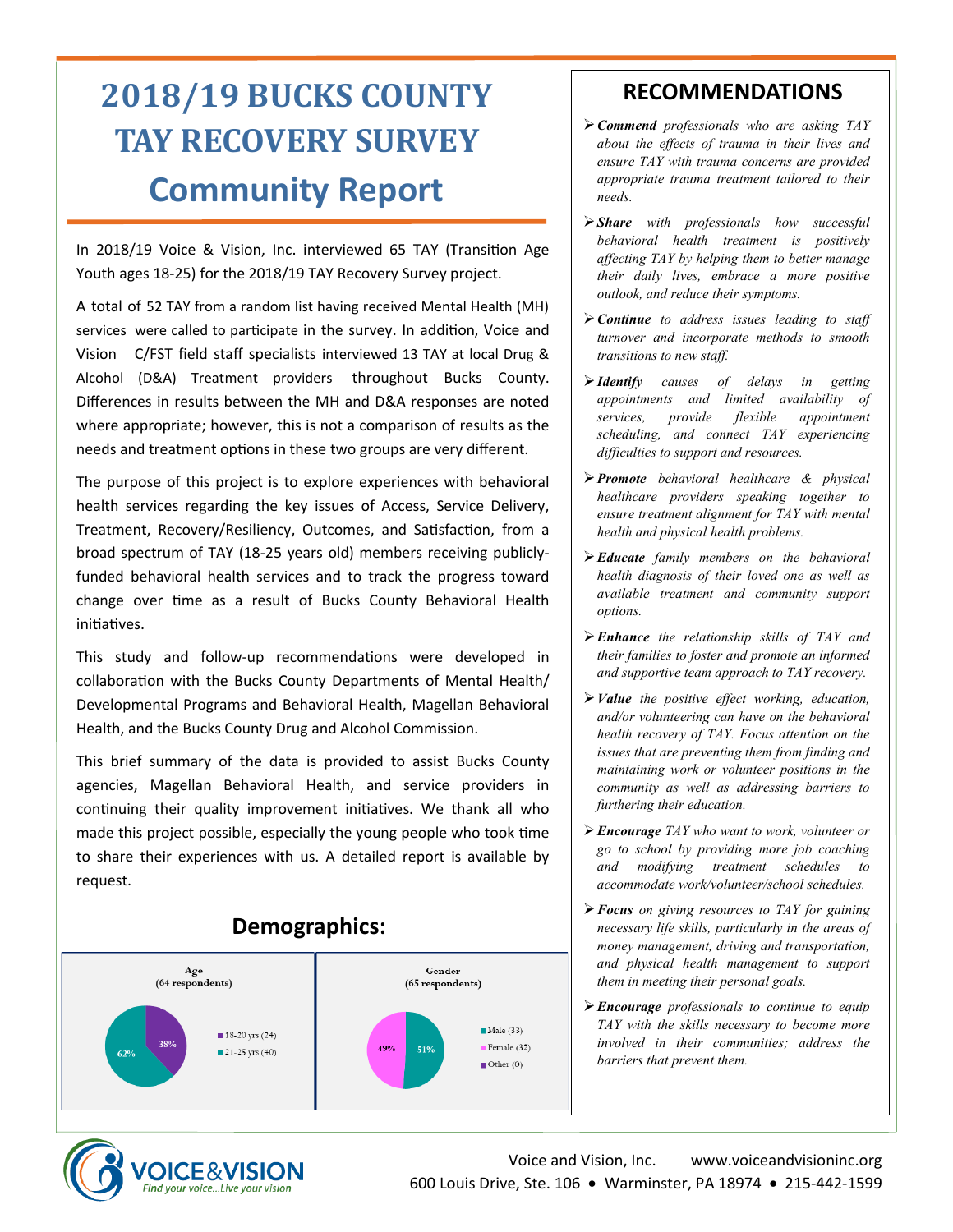#### **Access**

#### *Strengths*

**Fifty-three TAY (84%) said they had always been able to get the help they needed** in the previous year. No one said they were "never" able to get help.

#### *Considerations*

Of the 10 respondents who said they were "sometimes" able to get the help they needed in the last 12 months, **four (40%)** 

said staff turnover was a problem for them. "Delays in getting an appointment" or "didn't know where to go" were problems mentioned by three (30%) of respondents experiencing problems.



#### When asked TAY to share how providers offered support for dealing with difficulties they had with getting help, one D&A respondent said their provider offered help with transportation and guidance in finding a psychiatrist for medication. Five MH respondents indicated that no support was offered; four did not answer the question.

### **Service Delivery/Treatment**

#### *Strengths*

Sixty-one individuals **(95%) reported they were always able to make treatment decisions.**

When asked if their provider had asked about any trauma they had experienced that may have affected their emotional or mental health, 54 (86%) said they had. Of the D&A



If needed, are you receiving help to address concerns about the effects of trauma in your life? (63 respondents)



respondents, 100% reported their provider had asked them about the effects of trauma in their lives.

Thirty-seven respondents indicated that they had a concern regarding trauma in their life. Thirty-five of these (95%) reported they were receiving help for those concerns.

When asked if they had concerns regarding their physical health and wellness, 47 people (75%) said they had no concerns. **Of the 16 respondents indicating a physical health concern, 14 (88%) were receiving help.**



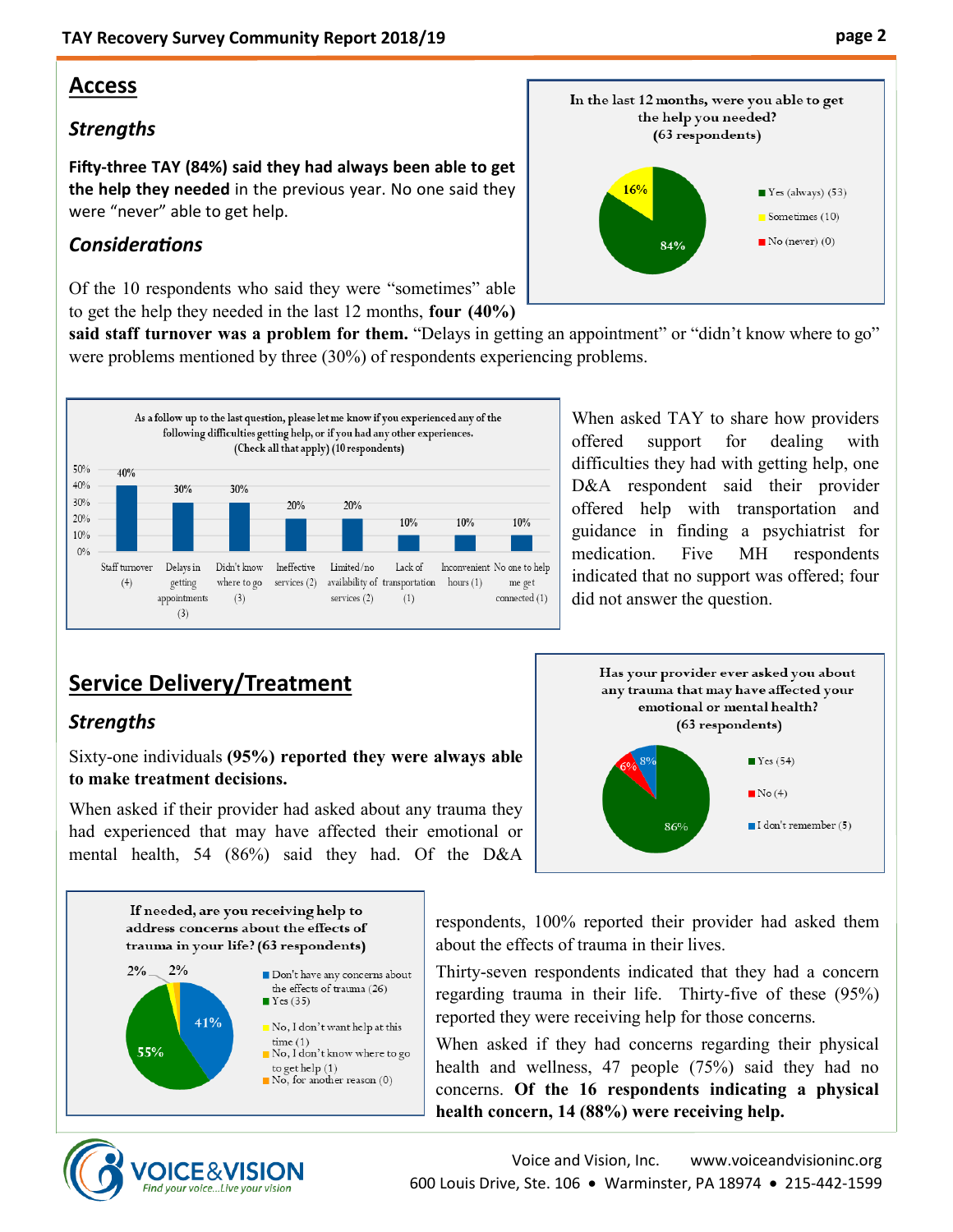### **Service Delivery/Treatment (continued)**

#### *Considerations*

Thirty-one respondents **(48%) reported their behavioral healthcare provider and their physical healthcare provider had not spoken together about their healthcare;** 25 respondents didn't know. Of the eight respondents reporting their behavioral health and physical health care providers spoke to each other, four (50%) reported it was helpful.



When asked who they turn to for support besides professionals, **55 individuals (89%) interviewed reported turning to family members.** Approximately 50% of those shared how their provider helped them develop, foster, or support their relationships.



For those people you just mentioned  $(Q24)$ , how has your service provider helped you to develop, foster, or support your relationships? (27 respondents)





### **Recovery/Resiliency**

#### *Strengths*

People were asked about what is helping them prevent crisis/relapse. The top three strategies for the MH interviewees were hobbies/interests (56%), contacting family/friends (44%), and music/art (36%); for those interviewed at D&A facilities, the top three were contacting family/friends (85%), music/art (85%), and hobbies/interests (77%). Thirty-one respondents reported using three or more strategies.



Comments indicated most help was provided by addressing relationships in therapy, teaching relationship skills, and/or addressing trauma. Five people mentioned family therapy; four said the provider communicates with family members. One person said the provider educates the family.

Of those interviewed at D&A providers, **75% reported they were either working/volunteering**  at least part-time, attending school, or both; 25% would like to work or go to school.